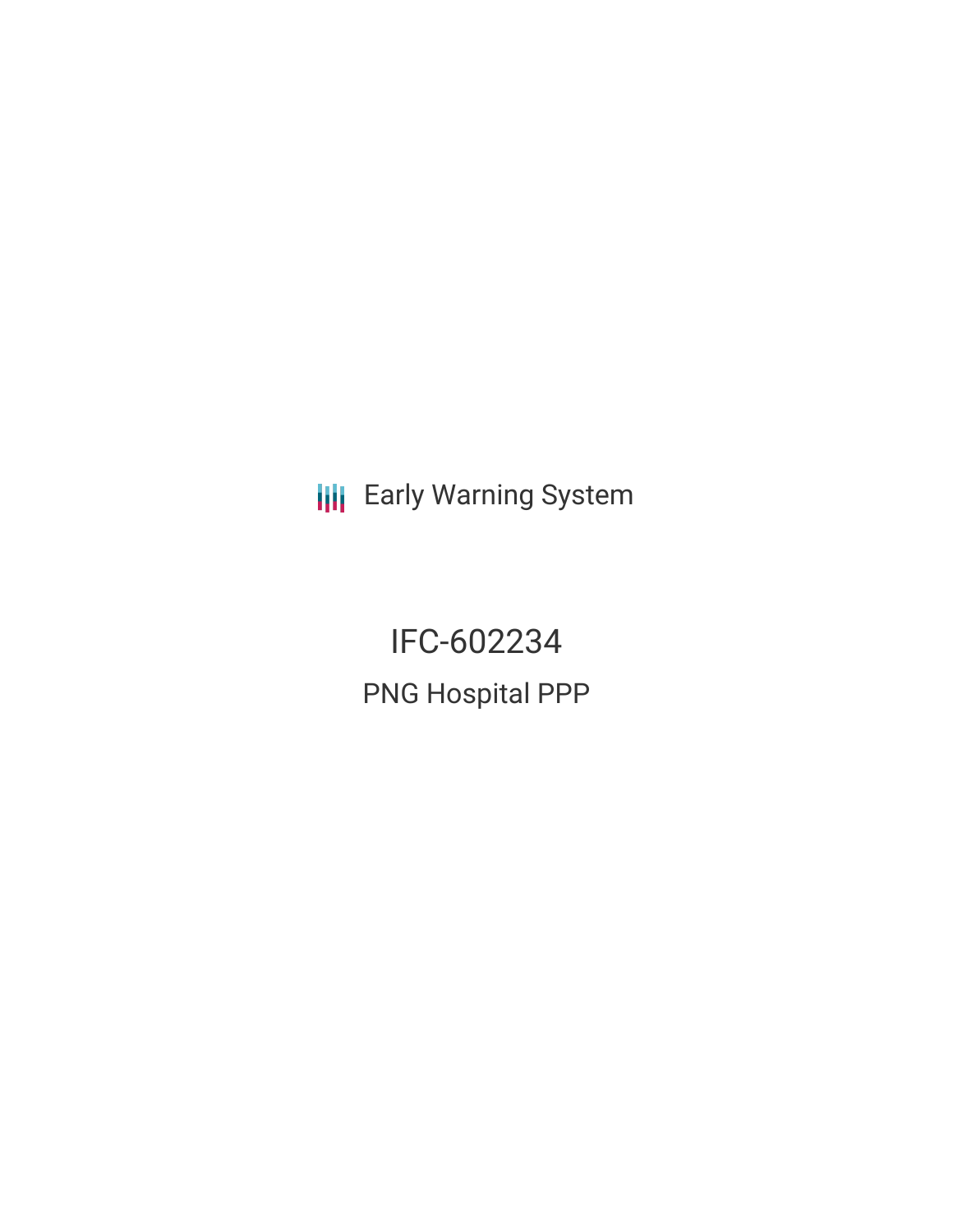# **Quick Facts**

| <b>Countries</b>              | Papua New Guinea                            |
|-------------------------------|---------------------------------------------|
| <b>Specific Location</b>      | Western Highland Province                   |
| <b>Financial Institutions</b> | International Finance Corporation (IFC)     |
| <b>Status</b>                 | Active                                      |
| <b>Bank Risk Rating</b>       | U                                           |
| <b>Voting Date</b>            | 2017-08-29                                  |
| <b>Borrower</b>               | Government of Papua New Guinea              |
| <b>Sectors</b>                | Education and Health, Technical Cooperation |
| <b>Investment Type(s)</b>     | <b>Advisory Services</b>                    |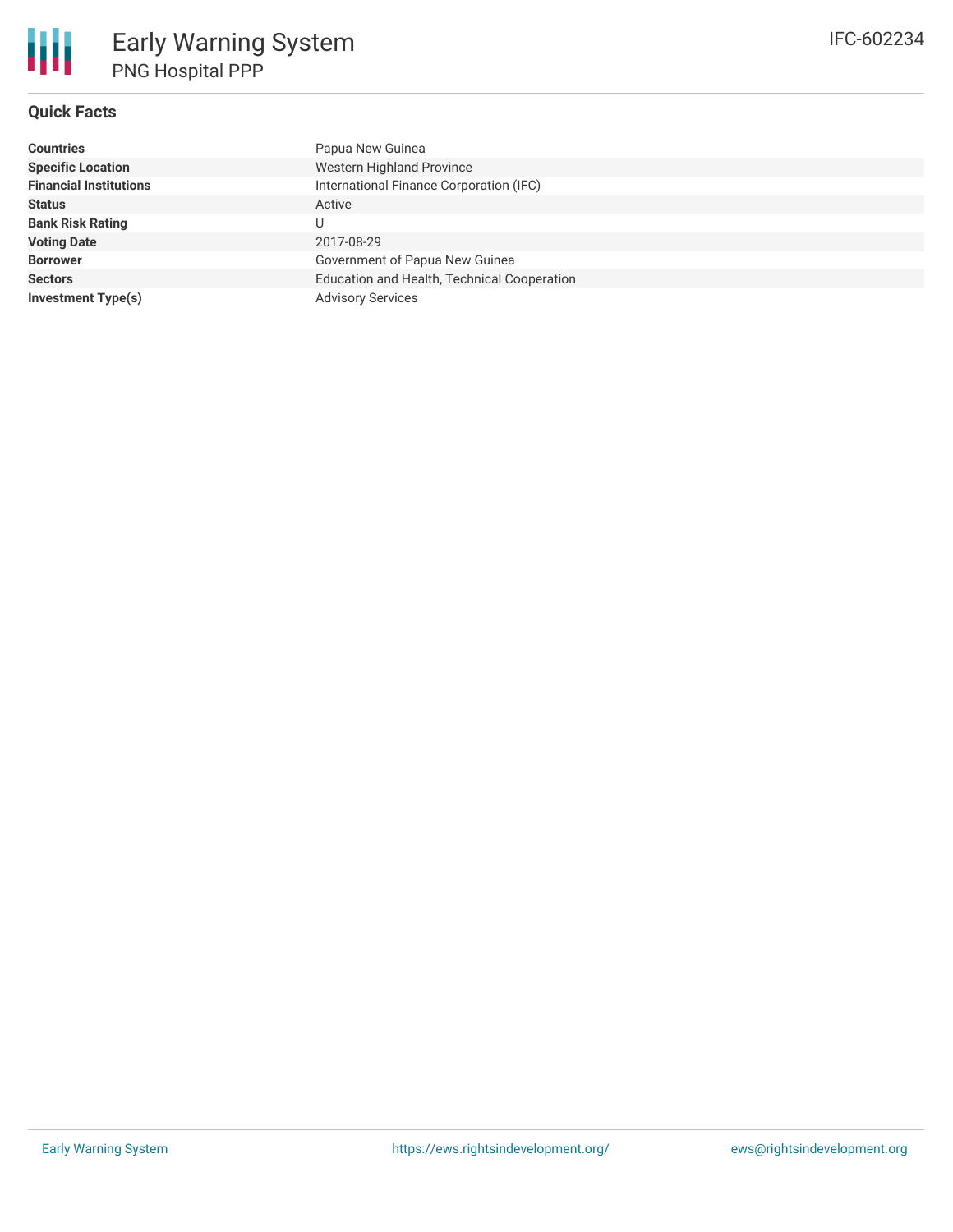

# **Project Description**

According to the bank website, "the Government of Papua New Guinea has requested the International Finance Corporation to provide transaction advisory services for structuring a project to select an investor to design, redevelop, finance and maintain the Mt. Hagen Hospital in the Western Highland Province."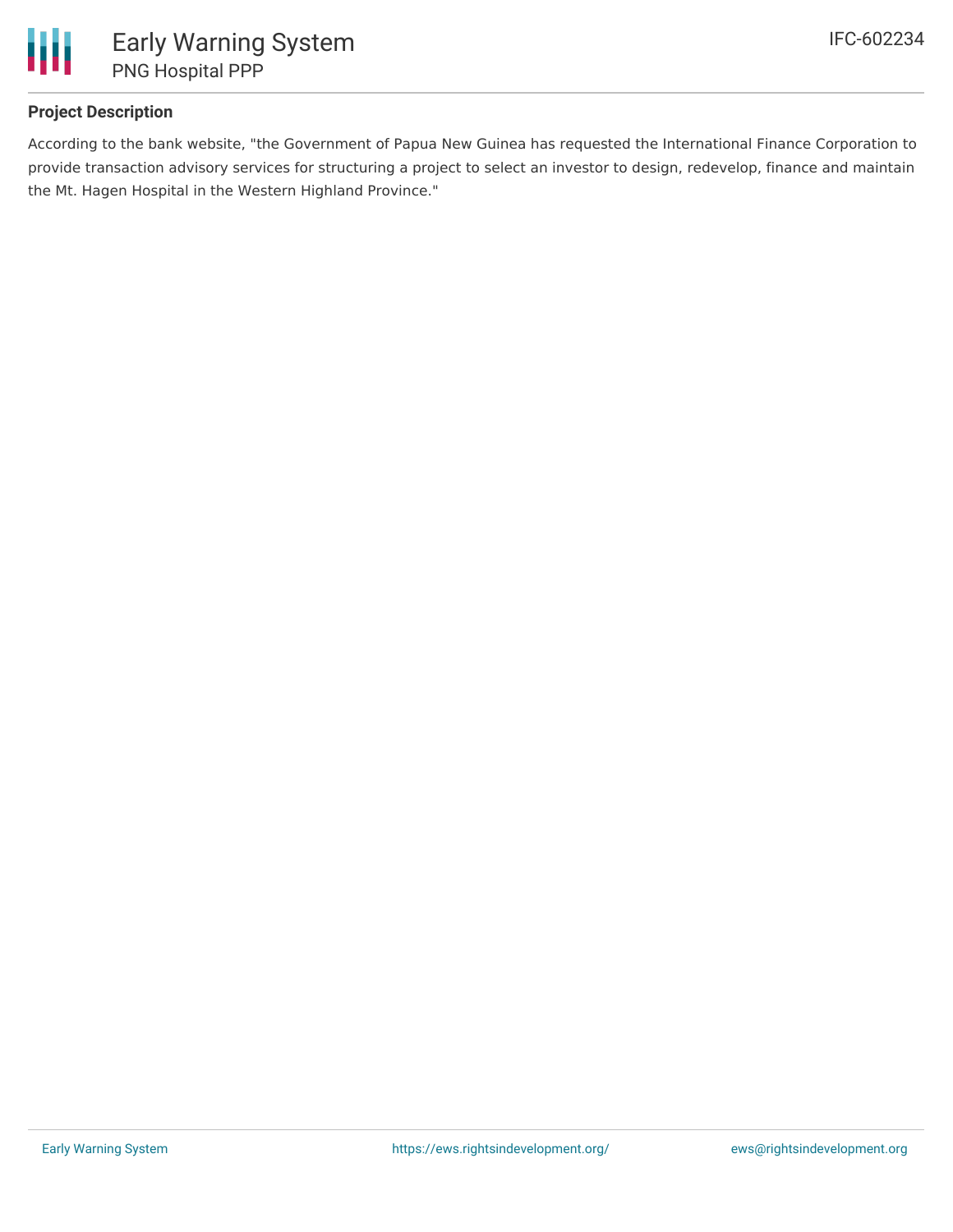### **Investment Description**

• International Finance Corporation (IFC)